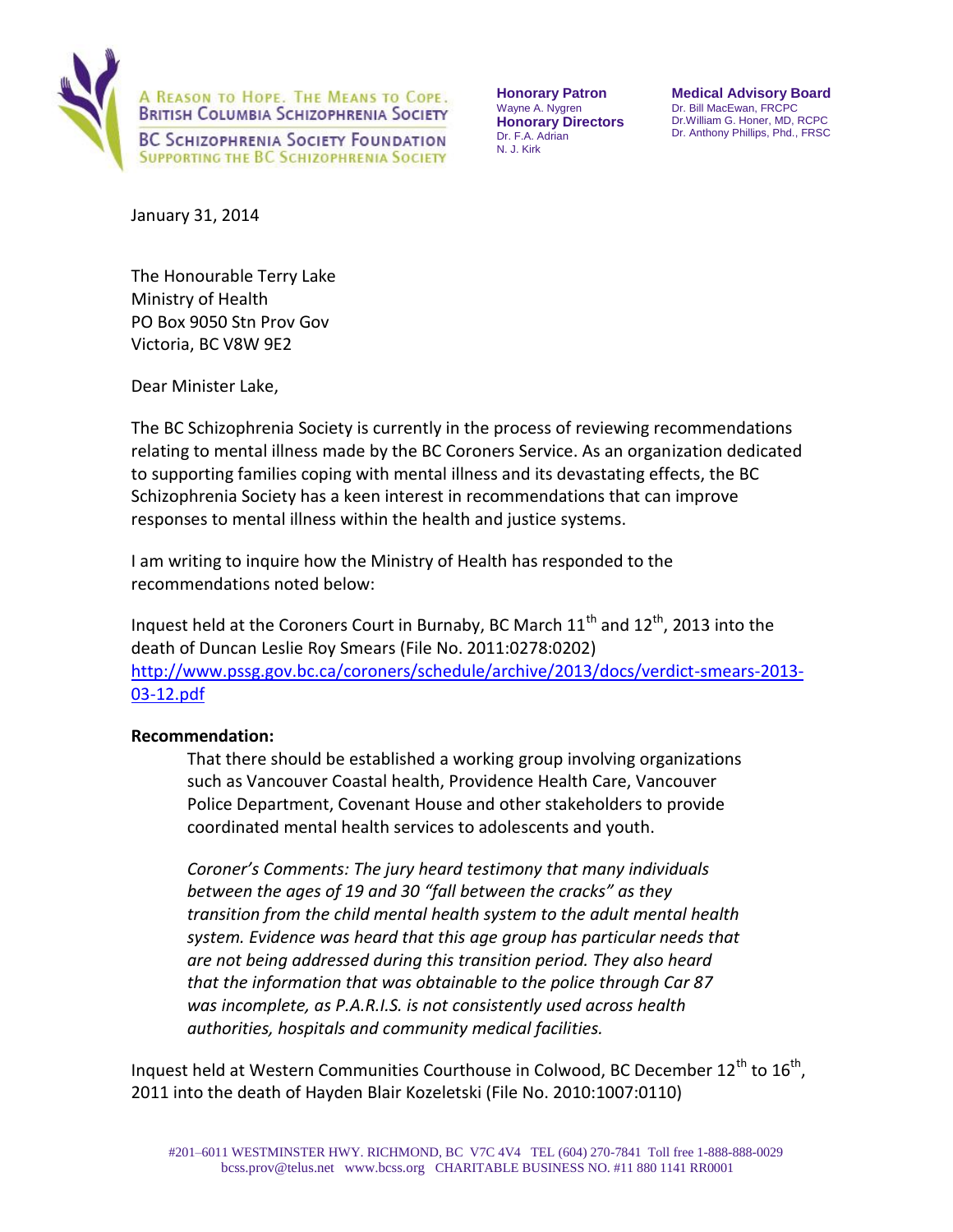[http://www.pssg.gov.bc.ca/coroners/schedule/archive/2011/docs/jury-findings](http://www.pssg.gov.bc.ca/coroners/schedule/archive/2011/docs/jury-findings-kozeletski-dec-16-2011.pdf)[kozeletski-dec-16-2011.pdf](http://www.pssg.gov.bc.ca/coroners/schedule/archive/2011/docs/jury-findings-kozeletski-dec-16-2011.pdf)

### **Recommendation:**

That an inter-ministerial liaison be appointed to assist families in navigating the mental health system in British Columbia.

*Coroner's Comments: The jury heard evidence that when Hayden began to demonstrate emotional distress in conjunction with her sexual abuse disclosure, several agencies became involved with the family which caused confusion for the family. The agencies had mandates which were in some ways similar but dissimilar and it became unclear for the family as to who was there to help Hayden and how.* 

#### **Recommendation:**

That the Mental Health Act be amended to remove the automatic expiry of certification upon the passage of 48 hours.

*Coroner's Comments: The jury heard evidence that Hayden's certification under the Mental Health Act was not renewed between her discharge from Campbell River General Hospital and Ledger House.*

Inquest at Coroner's Court in Burnaby, BC December  $13<sup>th</sup>$  to  $17<sup>th</sup>$ , 2010 into the death of Paul Glenn Boyd (File No. 2007:270:0809)

[http://www.pssg.gov.bc.ca/coroners/schedule/archive/2010/docs/verdict-boyd-2007-](http://www.pssg.gov.bc.ca/coroners/schedule/archive/2010/docs/verdict-boyd-2007-0270-0809.pdf) [0270-0809.pdf](http://www.pssg.gov.bc.ca/coroners/schedule/archive/2010/docs/verdict-boyd-2007-0270-0809.pdf)

# **Recommendation:**

We recommend mandatory utilization of extended leave, as defined in the Mental Health Act, for a person(s) suffering from a serious mental illness to ensure the person's well-being, mental health, and safety of the public.

*Coroner's Comments: The jury heard evidence that Mr. Boyd may have benefitted from increased medical supervision and more readily available access to medical care in the community.*

Inquest held at the Coroner's Court in Burnaby, BC June  $1<sup>st</sup>$  to  $10<sup>th</sup>$ , 2009 into the death of Ross Alexander Allan (File No. 2008:0369:0149)

[http://www.pssg.gov.bc.ca/coroners/schedule/archive/2009/docs/verdict-allan-10-june-](http://www.pssg.gov.bc.ca/coroners/schedule/archive/2009/docs/verdict-allan-10-june-2009.pdf)[2009.pdf](http://www.pssg.gov.bc.ca/coroners/schedule/archive/2009/docs/verdict-allan-10-june-2009.pdf)

#### **Recommendation:**

That all members of the health care team are trained that all MHA patients are for the most part, unable to provide true and accurate information on themselves. Therefore, the team must obtain and chart relevant collateral information from the family and/or other sources.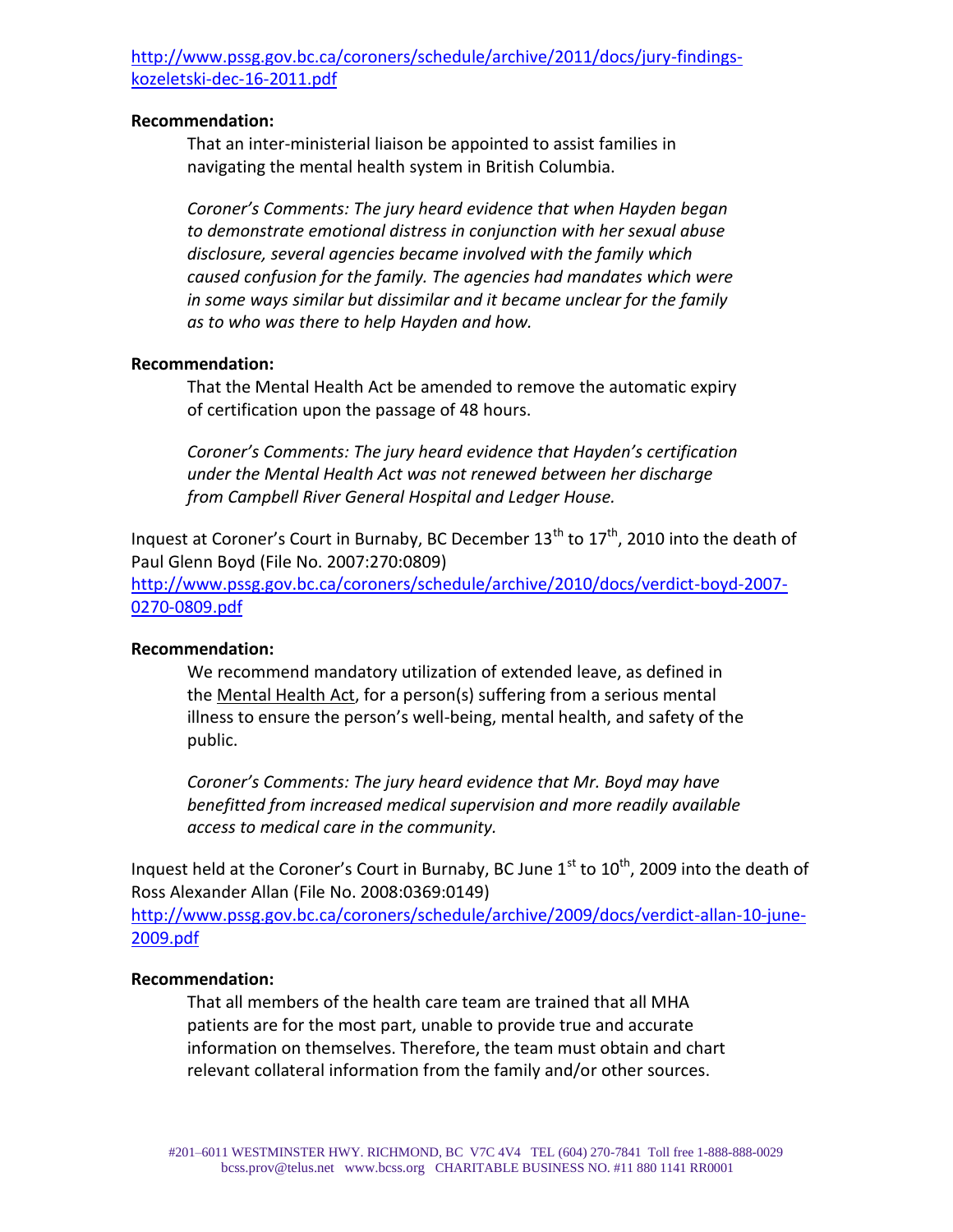### **Recommendation:**

That the Mental Health Act be revised to allow at the Psychiatrist's discretion, family members access to information, diagnosis, and inclusion in the treatment plan.

# **Recommendation:**

That a patient's family or contact person is notified as soon as possible when a patient is determined to be missing as per Code Yellow Stage One procedure.

### **Recommendation:**

That every effort be made to reduce the stigma of mental illness among young adults.

## **Recommendation:**

That a process be developed for early detection of young people at risk of developing mental health issues.

Inquest held at Supreme Court of British Columbia in Vernon, BC November  $12^{th}$  to  $14^{th}$ , 2008 into the death of Christopher Paul Klim (File No. 2007:0562:0069) [http://www.pssg.gov.bc.ca/coroners/schedule/archive/2008/docs/verdict-klim-file-07-](http://www.pssg.gov.bc.ca/coroners/schedule/archive/2008/docs/verdict-klim-file-07-562-0069.pdf) [562-0069.pdf](http://www.pssg.gov.bc.ca/coroners/schedule/archive/2008/docs/verdict-klim-file-07-562-0069.pdf)

#### **Recommendation:**

That a Provincial policy be developed regarding the apprehension of patients and/or clients with mental illness history when requesting police assistance.

*Coroner's Comments: The jury heard evidence from Mental Health witnesses that there is no standard protocol in place; once Police were notified in this circumstance of the warrant to apprehend, the matter was basically turned over to them pending apprehension.*

# **Recommendation:**

Mental Health Warrants forwarded to the local police for execution will include an information check list, including but not limited to the following.

- i. Details and descriptors of the patient and/or client.
- ii. Known residences or potential locations to be found.
- iii. Description of mental illness history, behavior and potential response to authority.
- iv. History leading to the issuance of the Mental Health Warrant.
- v. Mental Health contact person information.
- vi. Other comments.

*Coroner's Comments: The jury heard evidence from both Mental Health and Police witnesses who acknowledged the value of detailed information sharing and communication in these types of circumstances.*